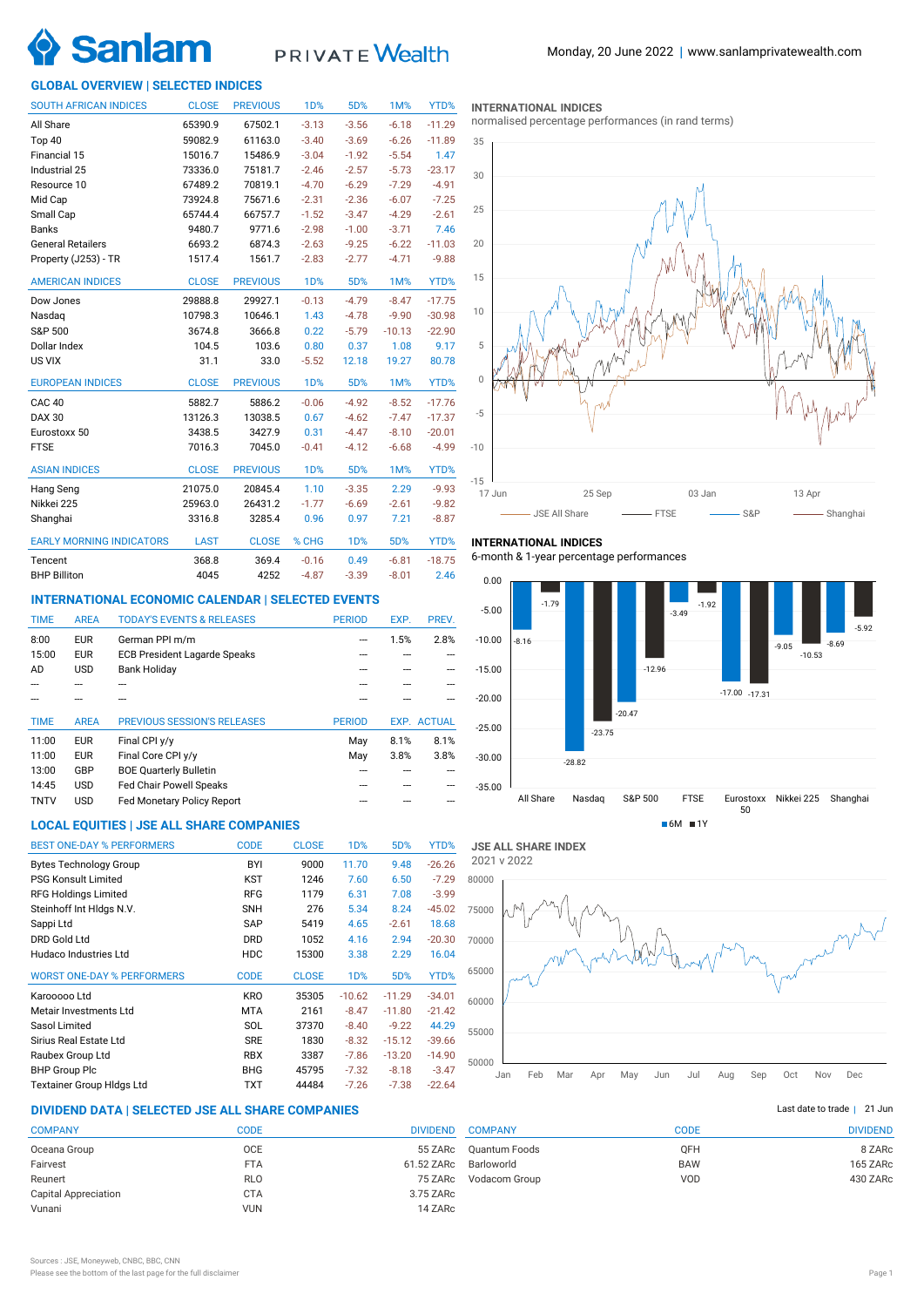| <b>COMPANY</b>               | <b>CLOSE</b> | <b>PREVIOUS</b> | <b>1D%</b> | 5D%     | 1M%      | YTD%     |
|------------------------------|--------------|-----------------|------------|---------|----------|----------|
| Absa Group                   | 15900        | 16543           | $-3.89$    | $-1.42$ | $-5.20$  | 4.23     |
| Anglo                        | 64696        | 69487           | $-6.89$    | $-8.75$ | $-6.62$  | $-0.73$  |
| Angloplat                    | 146364       | 152055          | $-3.74$    | $-1.54$ | $-9.31$  | $-19.44$ |
| Anglo Gold Ashanti           | 25398        | 25565           | $-0.65$    | $-5.09$ | $-8.70$  | $-22.73$ |
| Anheuser-Busch Inbev         | 82706        | 85058           | $-2.77$    | 0.28    | $-9.18$  | $-14.09$ |
| <b>Bhp Group Plc</b>         | 45795        | 49412           | $-7.32$    | $-8.18$ | $-11.59$ | $-3.47$  |
| <b>Bid Corp</b>              | 31251        | 32360           | $-3.43$    | $-2.34$ | $-4.44$  | $-4.26$  |
| British American Tobacco Plo | 67079        | 69768           | $-3.85$    | $-1.64$ | $-3.51$  | 14.49    |
| Compagnie Financiere         | 15695        | 16298           | $-3.70$    | $-6.10$ | $-9.99$  | $-34.97$ |
| Capitec                      | 207500       | 210000          | $-1.19$    | 0.67    | $-3.89$  | 1.73     |
| Discovery                    | 13392        | 13662           | $-1.98$    | $-0.13$ | $-3.64$  | $-6.72$  |
| Firstrand                    | 6423         | 6657            | $-3.52$    | $-2.13$ | $-5.28$  | 5.64     |
| Goldfields                   | 15679        | 15187           | 3.24       | 0.19    | $-12.29$ | $-9.96$  |
| Glencore Plc                 | 8988         | 9545            | $-5.84$    | $-9.45$ | $-8.79$  | 10.76    |
| Implats                      | 18227        | 18020           | 1.15       | 1.78    | $-8.45$  | $-18.99$ |
| Kumba Iron Ore               | 51429        | 54306           | $-5.30$    | $-7.88$ | 0.57     | 11.78    |
| Mondi Plc                    | 27997        | 28520           | $-1.83$    | $-2.79$ | $-9.69$  | $-29.15$ |
| Mtn Group                    | 14007        | 14282           | $-1.93$    | $-4.42$ | $-16.40$ | $-17.95$ |
| Naspers -N                   | 179935       | 181357          | $-0.78$    | 1.48    | 7.25     | $-27.21$ |
| Prosus Nv                    | 81459        | 83240           | $-2.14$    | $-1.18$ | 4.43     | $-37.81$ |
| Stanbank                     | 15801        | 16217           | $-2.57$    | 1.56    | $-3.21$  | 12.86    |
| Shoprite                     | 21119        | 21744           | $-2.87$    | 0.91    | $-3.01$  | 1.11     |
| Sanlam                       | 5419         | 5612            | $-3.44$    | $-6.05$ | $-13.83$ | $-8.71$  |
| Sasol                        | 37370        | 40799           | $-8.40$    | $-9.22$ | $-5.60$  | 44.29    |
| Sibanye Stillwater           | 4303         | 4351            | $-1.10$    | $-4.70$ | $-10.69$ | $-12.36$ |
| Vodacom Group                | 13401        | 13590           | $-1.39$    | $-1.35$ | $-7.21$  | $-0.45$  |

### **LOCAL INDICES**

1-year & 3-year percentage performances



 $1Y = 3Y$ 

## **EXPECTED COMPANY REPORTING SCHEDULE**

| <b>COMPANY</b>      | <b>CODE</b> | <b>RELEASE</b> | <b>DATE</b> |
|---------------------|-------------|----------------|-------------|
| Omnia Holdings      | <b>OMN</b>  | Final          | 20 Jun      |
| <b>Naspers</b>      | <b>NPN</b>  | Final          | 21 Jun      |
| <b>PPC</b>          | <b>PPC</b>  | Final          | 21 Jun      |
| <b>RMB Holdings</b> | <b>RMH</b>  | Final          | 22 Jun      |
| <b>Brait</b>        | <b>BAT</b>  | Final          | 24 Jun      |

## **BANK AND OTHER SELECTED PREFERENCE SHARES**

| <b>COMPANY</b>          | <b>CODE</b> | <b>CLOSE</b> | <b>CLEAN YIELD</b> | <b>APPROX. NXT. LDT</b> |
|-------------------------|-------------|--------------|--------------------|-------------------------|
| <b>Investec Limited</b> | <b>INPR</b> | 9500         | 6.90               | 08 Jun '23              |
| Standard Bank           | <b>SBPP</b> | 8800         | 7.11               | 07 Sep '22              |
| <b>Firstrand Bank</b>   | <b>FSRP</b> | 9397         | 6.76               | 24 Aug '22              |
| Absa                    | <b>ABSP</b> | 84500        | 6.88               | 14 Sep '22              |
| Capitec                 | CPIP        | 10500        | 6.33               | 14 Sep '22              |
| Steinhoff               | <b>SHFF</b> | 7800         | 8.87               | 19 Oct '22              |
| Grindrod                | GNDP        | 8571         | 8.76               | 20 Sep '22              |
| Netcare                 | <b>NTCP</b> | 8100         | 8.33               | 02 Nov '22              |
| Discovery               | <b>DSBP</b> | 9515         | 8.76               | 20 Sep '22              |
| Invicta                 | <b>IVTP</b> | 8700         | 10.66              | 22 Jun '22              |

### SELECTED HEADLINES

On the stock market, the Top-40 index fell 3.4% while the broader All-Share index dropped 3.13%. While losses were broad-based, resources weighed the most as the local J210 index shed 4.7%. Financials and industrials followed closely by ticking lower 3.04% and 2.46% respectively. On an individual share basis, Karooooo lost 10.62% to make it the worst All-Share performer. On the other side of the index, Bytes Technology Group added 11.70% to make it the best performer on the day.



### **SENS ANNOUNCEMENTS**

SELECTED HEADLINES

## **MARSHALL MONTEAGLE PLC – Trading statement**

Earnings per share of US\$12.80 cents for the Reporting Period, compared to the restated earnings per share of US\$1.00 cent for the Previous Comparable Period; and headline earnings per share of US\$7.90 cents for the Reporting Period, compared to a restated headline loss per share of US\$ (2.50) cents for the Previous Comparable Period. The reason for the expected increases are improvements in all areas of the business combined with an increase in the length of the trading period from 12 to 18 months. There has been a substantial increase in the value of investment properties, and volatility in equity markets has enabled the Group to earn higher profits from the active management of investment portfolios. The trading businesses have diversified into new product categories and industrial raw-materials servicing a broader international customer base.

## Move | -9.6% Open | 2550c Close | 2430c High | 2550c Low | 2430c

## **NOVUS HOLDINGS LIMITED – Provisional Audited Results**

The Group made a noteworthy recovery in this financial year with a significant improvement in operating profit and revenue levels stabilising after COVID-19 inflicted permanent damage to the print industry. The Group returned to profitability, reporting operating profit of R193 million compared to an operating loss of R20 million in the prior year. Revenue grew by 6,2% off a reduced base and the exclusion of Tissue revenue due to disposal thereof halfway through the prior year, with Print reporting an increase in volumes in the Retail Inserts and Catalogues category. Certain print categories namely Magazines and Newspapers, continued to decline post COVID-19 resulting from increased pressure on consumer spend. Packaging revenue grew by 9,5% with ITB Flexible Packaging Solutions ("ITB") delivering a solid performance. Novus Labels unfortunately failed to recover post COVID-19 and was consciously cut back to focus only on strategic products. Gross profit margin increased by 5,4% to 24,4% due to changes in the product mix and increased operational efficiencies resulting from the rationalisation across the Print segment in the prior year. Operating expenses reduced by 3,4% with once off costs inclusive of R35,7 million relating to the relocation of printing assets, following the merger of the two Novus Print facilities located in Gauteng. Indirect staff costs decreased by 14,5% over the prior year including retrenchment costs for the Print segment rationalisation and the current year benefiting from the more streamlined structure. Other once off items included in the Group's results included the following: An impairment of plant and machinery amounting to R69,1 million and goodwill amounting to R16,7 million in the Packaging segment mainly due to the Group's strategic decision to exit a key label customer contract. The decision to exit was informed by the division's inability to generate optimal returns as a result of constricted margins and the significant working capital invested in servicing this contract. The Group terminated lease agreements earlier than its original term for certain plant and machinery and a rental property lease expired in the year. This resulted in a gain on derecognition of the lease liabilities and right of use assets amounting to R44 million. Profit on disposal of property, plant and equipment and non-current assets held for sale amounting to R9 million.

Move | 0.44% Open | 229c Close | 230c High | 230c Low | 211c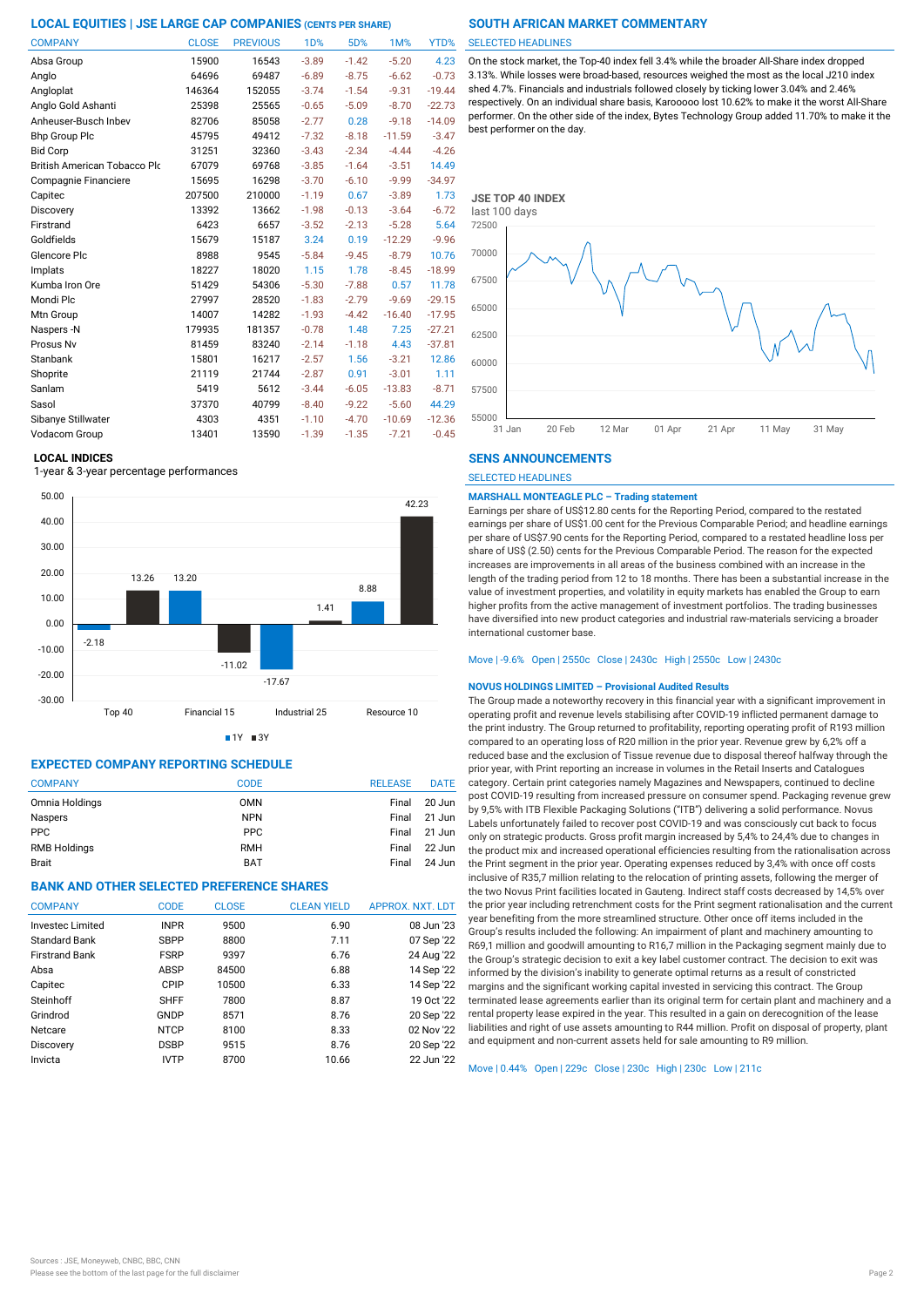**LOCAL EQUITIES | JSE MID CAP COMPANIES (CENTS PER SHARE) LOCAL EQUITIES | JSE SMALL CAP COMPANIES (CENTS PER SHARE)**

| <b>COMPANY</b>                           | <b>CODE</b>       | <b>CLOSE</b>   | <b>PREVIOUS</b> | 1 <sub>D</sub> % | 1M%                  | YTD%               | <b>COMPANY</b>                                      | <b>CODE</b>                    | <b>CLOSE</b>  | <b>PREVIOUS</b> | <b>1D%</b>         | 1M%                | YTD%                 |
|------------------------------------------|-------------------|----------------|-----------------|------------------|----------------------|--------------------|-----------------------------------------------------|--------------------------------|---------------|-----------------|--------------------|--------------------|----------------------|
| Aspen                                    | <b>APN</b>        | 13737          | 14329           | $-4.13$          | $-13.06$             | $-38.79$           | Advtech                                             | ADH                            | 1650          | 1701            | $-3.00$            | $-6.09$            | $-6.14$              |
| African Rainbow                          | ARI               | 21553          | 22796           | $-5.45$          | $-13.00$             | $-6.79$            | Altron                                              | <b>AEL</b>                     | 779           | 797             | $-2.26$            | $-15.78$           | $-14.86$             |
| Avi                                      | AVI               | 6500           | 6644            | $-2.17$          | 0.37                 | $-12.04$           | Aeci                                                | AFE                            | 9894          | 10068           | $-1.73$            | $-0.97$            | $-11.66$             |
| Barworld                                 | <b>BAW</b>        | 9058           | 9231            | $-1.87$          | $-17.19$             | $-39.76$           | <b>Alexander Forbes</b>                             | AFH                            | 448           | 439             | 2.05               | 2.28               | $-0.22$              |
| <b>Bidvest Group</b>                     | <b>BVT</b>        | 21071          | 21742           | $-3.09$          | 0.87                 | 11.22              | Afrimat                                             | AFT                            | 5712          | 5800            | $-1.52$            | $-3.61$            | $-0.54$              |
| Capco                                    | CCO               | 2830           | 2949            | $-4.04$          | $-12.14$             | $-21.89$           | Arrowhead Prop.                                     | AHB                            | 335           | 334             | 0.30               | 5.02               | $-21.18$             |
| Clicks Group                             | CLS               | 28579          | 29176           | $-2.05$          | $-3.08$              | $-9.43$            | African Rainbow Cap.                                | AIL                            | 621           | 635             | $-2.20$            | $-5.91$            | $-8.68$              |
| Coronation                               | <b>CML</b>        | 3170           | 3280            | $-3.35$          | $-20.11$             | $-39.67$           | Adcock Ingram                                       | AIP                            | 5180          | 5200            | $-0.38$            | $-3.18$            | 2.68                 |
| Dis-Chem                                 | <b>DCP</b>        | 3274           | 3310            | $-1.09$          | $-4.24$              | $-7.57$            | Astral                                              | ARL                            | 18581         | 19000           | $-2.21$            | 16.13              | 7.62                 |
| Distell Group                            | DGH               | 16730          | 17162           | $-2.52$          | $-3.01$              | $-0.89$            | Attacq                                              | ATT                            | 580           | 582             | $-0.34$            | $-8.37$            | $-27.41$             |
| Drdgold                                  | <b>DRD</b>        | 1052           | 1010            | 4.16             | 2.14                 | $-20.30$           | <b>Brait</b>                                        | <b>BAT</b>                     | 459           | 445             | 3.15               | 16.20              | 1.55                 |
| Exxaro Resources                         | <b>EXX</b>        | 19776          | 20502           | $-3.54$          | $-7.86$              | 29.36              | <b>Blue Label Telecoms</b>                          | <b>BLU</b>                     | 595           | 578             | 2.94               | 25.26              | 16.90                |
| Fortress Reit A                          | <b>FFA</b>        | 1167           | 1232            | $-5.28$          | $-3.07$              | $-6.64$            | <b>Bytes Technology</b>                             | <b>BYI</b>                     | 9000          | 8057            | 11.70              | 4.24               | $-26.26$             |
| Fortress Reit B                          | FFB               | 350            | 372             | $-5.91$          | $-7.65$              | 7.69               | City Lodge Hotels                                   | <b>CLH</b>                     | 410           | 420             | $-2.38$            | $-8.69$            | $-24.21$             |
| Growthpoint                              | GRT               | 1294           | 1347            | $-3.93$          | $-6.30$              | $-15.81$           | Curro                                               | COH                            | 910           | 920             | $-1.09$            | $-6.76$            | $-26.91$             |
| Harmony Gold                             | <b>HAR</b>        | 5196           | 5147            | 0.95             | $-6.83$              | $-21.98$           | Cashbuild                                           | <b>CSB</b>                     | 25329         | 26302           | $-3.70$            | $-11.13$           | $-2.95$              |
| Investec                                 | INL               | 8701           | 9103            | $-4.42$          | $-5.79$              | $-0.62$            | Datatec                                             | <b>DTC</b>                     | 3475          | 3606            | $-3.63$            | $-10.69$           | $-9.74$              |
| Investec                                 | <b>INP</b>        | 8546           | 8953            | $-4.55$          | $-6.59$              | $-1.42$            | Emira                                               | EMI                            | 920           | 925             | $-0.54$            | $-6.12$            | $-3.16$              |
| Italtile                                 | <b>ITE</b>        | 1480           | 1435            | 3.14             | $-2.05$              | $-11.90$           | Epp N.V                                             | EPP                            | 46            | 46              | 0.00               | $-96.24$           | $-96.05$             |
| Libhold                                  | LBH               | 10422          | 10422           | 0.00             | 0.00                 | 10.24              | <b>Equites Property Fund</b>                        | EQU                            | 1906          | 1895            | 0.58               | $-4.51$            | $-17.09$             |
| Life Healthcare                          | LHC               | 1764           | 1807            | $-2.38$          | $-8.36$              | $-26.59$           | <b>Famous Brands</b>                                | <b>FBR</b>                     | 6500          | 6360            | 2.20               | 7.33               | $-16.84$             |
| Multichoice Group                        | <b>MCG</b>        | 11672          | 12024           | $-2.93$          | $-11.14$             | $-4.35$            | Grindrod                                            | GND                            | 890           | 906             | $-1.77$            | 35.05              | 79.80                |
| Mediclinic Int.                          | MEI               | 8856           | 8584            |                  |                      | 30.12              | Hci                                                 | HCI                            | 15297         | 15300           | $-0.02$            | $-10.26$           | 106.72               |
| <b>Montauk Renewables</b>                | <b>MKR</b>        | 20783          | 21382           | 3.17<br>$-2.80$  | 27.08                | 20.83              |                                                     | <b>HDC</b>                     | 15300         | 14800           | 3.38               | 9.68               | 16.04                |
| Mr Price Group                           | <b>MRP</b>        | 18995          | 19189           | $-1.01$          | 13.46<br>$-6.30$     | $-4.79$            | Hudaco<br>Hammerson Plc                             | <b>HMN</b>                     | 418           | 442             | $-5.43$            | $-26.02$           | $-41.86$             |
|                                          |                   |                |                 |                  |                      |                    |                                                     |                                |               |                 |                    |                    |                      |
| Momentum                                 | MTM<br>N91        | 1482<br>3850   | 1499<br>3944    | $-1.13$          | $-5.36$              | $-21.79$           | Hyprop<br>Investec Australia Prop.                  | <b>HYP</b><br><b>IAP</b>       | 3581<br>2015  | 3598<br>2071    | $-0.47$<br>$-2.70$ | $-0.06$<br>$-5.44$ | $-3.87$              |
| Ninety One Plc                           |                   |                |                 | $-2.38$          | $-21.52$             | $-33.02$           |                                                     |                                |               |                 |                    |                    | 4.84                 |
| Nedbank                                  | <b>NED</b>        | 21145          | 21740           | $-2.74$          | 0.53                 | 20.81              | Investec Prop Fund                                  | IPF                            | 1056          | 1082            | $-2.40$            | $-11.71$           | $-14.84$             |
| Northam Platinum                         | <b>NHM</b>        | 17169          | 17156           | 0.08             | $-4.87$              | $-18.05$           | Imperial                                            | <b>IPL</b>                     | 6595          | 6595            | 0.00               | 0.00               | 3.06                 |
| Nepi Rockcastle Plc                      | <b>NRP</b>        | 8916           | 9297            | $-4.10$          | $-6.43$              | $-15.89$           | Jse                                                 | <b>JSE</b>                     | 10142         | 10231<br>437    | $-0.87$            | $-6.89$            | $-9.45$              |
| Netcare                                  | <b>NTC</b>        | 1474           | 1494            | $-1.34$          | $-2.19$              | $-7.18$            | Kap Industrial                                      | <b>KAP</b>                     | 419           |                 | $-4.12$            | $-9.31$            | $-4.12$              |
| Ninety One                               | NY1<br><b>OMU</b> | 3728<br>1140   | 3847            | $-3.09$          | $-21.60$             | $-34.03$           | Karooooo                                            | <b>KRO</b>                     | 35305<br>1246 | 39499           | $-10.62$           | $-14.10$           | $-34.01$<br>$-7.29$  |
| Old Mutual                               | <b>PIK</b>        | 5500           | 1166<br>5576    | $-2.23$          | $-8.58$<br>$-5.98$   | $-12.98$<br>4.82   | Psg Konsult                                         | <b>KST</b><br>L <sub>2</sub> D | 390           | 1158<br>392     | 7.60<br>$-0.51$    | $-4.15$<br>$-7.14$ | $-17.89$             |
| Pik N Pay                                | PPH               | 2048           | 2030            | $-1.36$          | 1.24                 |                    | <b>Liberty Two Degrees</b>                          | L <sub>4</sub> L               | 621           | 621             | 0.00               | 0.32               | 6.34                 |
| Pepkor                                   | <b>PSG</b>        | 8738           | 8883            | 0.89<br>$-1.63$  | $-5.85$              | $-6.44$<br>$-2.08$ | Long4Life<br>Libstar                                | LBR                            | 539           | 535             | 0.75               | $-2.00$            | $-18.95$             |
| Psg<br>Quilter Plc                       | QLT               | 2140           | 2148            | $-0.37$          | $-15.95$             | $-32.45$           |                                                     | <b>LTE</b>                     | 715           | 730             | $-2.05$            | $-11.62$           | $-20.56$             |
| Rbplapts                                 | <b>RBP</b>        | 14636          | 14768           | $-0.89$          | $-4.96$              | $-6.37$            | Lighthouse Capital<br>Massmart                      | <b>MSM</b>                     | 3415          | 3488            | $-2.09$            | $-17.13$           | $-43.72$             |
| Redefine                                 | <b>RDF</b>        | 371            | 382             | $-2.88$          | $-13.11$             | $-15.68$           | Mas Real Estate Inc                                 | <b>MSP</b>                     | 1960          | 1970            | $-0.51$            | $-0.76$            | $-6.80$              |
| Remgro                                   | REM               | 12838          | 13442           | $-4.49$          | $-8.60$              | $-2.11$            | Metair                                              | <b>MTA</b>                     | 2161          | 2361            | $-8.47$            | $-21.42$           | $-21.42$             |
| <b>Resilient Reit</b>                    | <b>RES</b>        | 5350           | 5456            | $-1.94$          | $-6.44$              | $-10.46$           | Motus                                               | <b>MTH</b>                     | 10855         | 11414           | $-4.90$            | $-0.87$            | $-1.40$              |
| Rand Merchant Inv                        | RMI               | 2748           | 2739            | 0.33             | $-2.03$              | $-39.16$           | M&R Hold                                            | <b>MUR</b>                     | 1050          | 1082            | $-2.96$            | 0.77               | $-26.42$             |
| Reinet Investments Sca                   | <b>RNI</b>        | 26514          | 27840           | $-4.76$          | $-17.80$             | $-7.30$            | Oceana                                              | <b>OCE</b>                     | 5619          | 5959            | $-5.71$            | 6.44               | 1.17                 |
|                                          | <b>SAP</b>        | 5419           | 5178            | 4.65             | $-7.92$              | 18.68              | Omnia                                               | <b>OMN</b>                     | 7379          | 7600            | $-2.91$            | $-13.43$           | 15.28                |
| Sappi<br>Santam                          | <b>SNT</b>        | 27200          | 27250           | $-0.18$          | $-3.40$              | 1.12               | Pan African Resource                                | <b>PAN</b>                     | 385           | 379             | 1.58               | $-3.75$            | 0.26                 |
|                                          |                   |                |                 | $-1.98$          | $-15.06$             | $-18.71$           |                                                     |                                |               | 3676            | $-7.86$            | $-13.93$           | $-14.90$             |
| Spar<br>Sirius Real Estate               | SPP<br>SRE        | 13586<br>1830  | 13860<br>1996   | $-8.32$          | $-18.30$             | $-39.66$           | Raubex<br>Rhodes Food Pty                           | <b>RBX</b><br>RFG              | 3387<br>1179  | 1109            | 6.31               | $-6.80$            | $-3.99$              |
| Tigebrands                               | TBS               | 13999          | 13956           | 0.31             | $-1.00$              | $-22.66$           | Reunert                                             | <b>RLO</b>                     | 4376          | 4562            | $-4.08$            | 4.64               |                      |
|                                          |                   |                |                 |                  |                      |                    |                                                     |                                |               |                 |                    |                    | $-17.43$             |
| The Foschini Group<br>Thungela Resources | <b>TFG</b>        | 12396<br>23154 | 12803<br>22672  | $-3.18$<br>2.13  | $-12.87$<br>$-13.60$ | 0.05<br>173.88     | Sa Corp Real Estate<br>Steinhoff International N.V. | SAC<br><b>SNH</b>              | 197           | 203             | $-2.96$            | $-7.51$<br>4.94    | $-16.17$<br>$-45.02$ |
|                                          | TGA               |                |                 |                  |                      |                    |                                                     |                                | 276           | 262             | 5.34               |                    |                      |
| Telkom                                   | <b>TKG</b>        | 3468           | 3620            | $-4.20$          | $-26.84$             | $-35.87$           | Super                                               | <b>SPG</b>                     | 2952          | 3084            | $-4.28$            | 4.94               | $-13.20$             |
| Truworths                                | <b>TRU</b>        | 5155           | 5297            | $-2.68$          | $-3.17$              | $-1.34$            | Stor-Age Property Reit                              | SSS                            | 1417          | 1392            | 1.80               | 0.43               | $-2.61$              |
| Textainer                                | TXT               | 44484          | 47966           | $-7.26$          | $-12.78$             | $-22.64$           | Stenprop                                            | STP                            | 3460          | 3460            | 0.00               | $-5.15$            | $-19.53$             |
| Woolies                                  | WHL               | 5473           | 5463            | 0.18             | $-0.45$              | 5.53               | Sun Int                                             | <b>SUI</b>                     | 2686          | 2775            | $-3.21$            | 1.59               | $-5.59$              |
|                                          |                   |                |                 |                  |                      |                    | <b>Transaction Capital</b>                          | <b>TCP</b>                     | 3859          | 3930            | $-1.81$            | $-12.45$           | $-14.30$             |
|                                          |                   |                |                 |                  |                      |                    | Tsogo Sun Hotels                                    | <b>TGO</b>                     | 321           | 331             | $-3.02$            | $-1.23$            | $-8.81$              |

## **SOUTH AFRICAN 10-YEAR BOND**

2021 v 2022



## **10-YEAR BOND YIELD | SELECTED ITEMS (BASIS POINT CHANGE)**

| <b>REGION</b>        | <b>YIELD</b> | 1D%                      | 1M% | YTD% |
|----------------------|--------------|--------------------------|-----|------|
| <b>United States</b> | 3.23         | $\overline{\phantom{a}}$ | 45  | 179  |
| United Kingdom       | 2.49         | ---                      | 60  | 174  |
| Germany              | 1.65         | ---                      | 72  | 186  |
| Japan                | 0.21         | ---                      | -1  | 17   |
| South African 10Y    | 10.25        | ---                      | 27  | 129  |

Zeder Investments 2ED 177 188 -5.85 -7.33 -45.37

Wbhovco WBO 7983 8456 -5.59 0.58 -29.53 Vukile VKE 1363 1396 -2.36 5.33

Tsogo Sun Gaming TSG 1128 1143 -1.31 0.09 -3.18

## **GLOBAL INTEREST RATES | SELECTED ITEMS**

| <b>REGION</b>        | <b>CURRENT RATE</b> |
|----------------------|---------------------|
| <b>United States</b> | 1.50%-1.75%         |
| United Kingdom       | 1.25%               |
| European             | 0,00%               |
| SA Repo Rate         | 4.75%               |
| <b>SA Prime Rate</b> | 8.25%               |
|                      |                     |

 $10.19$ <br> $-29.53$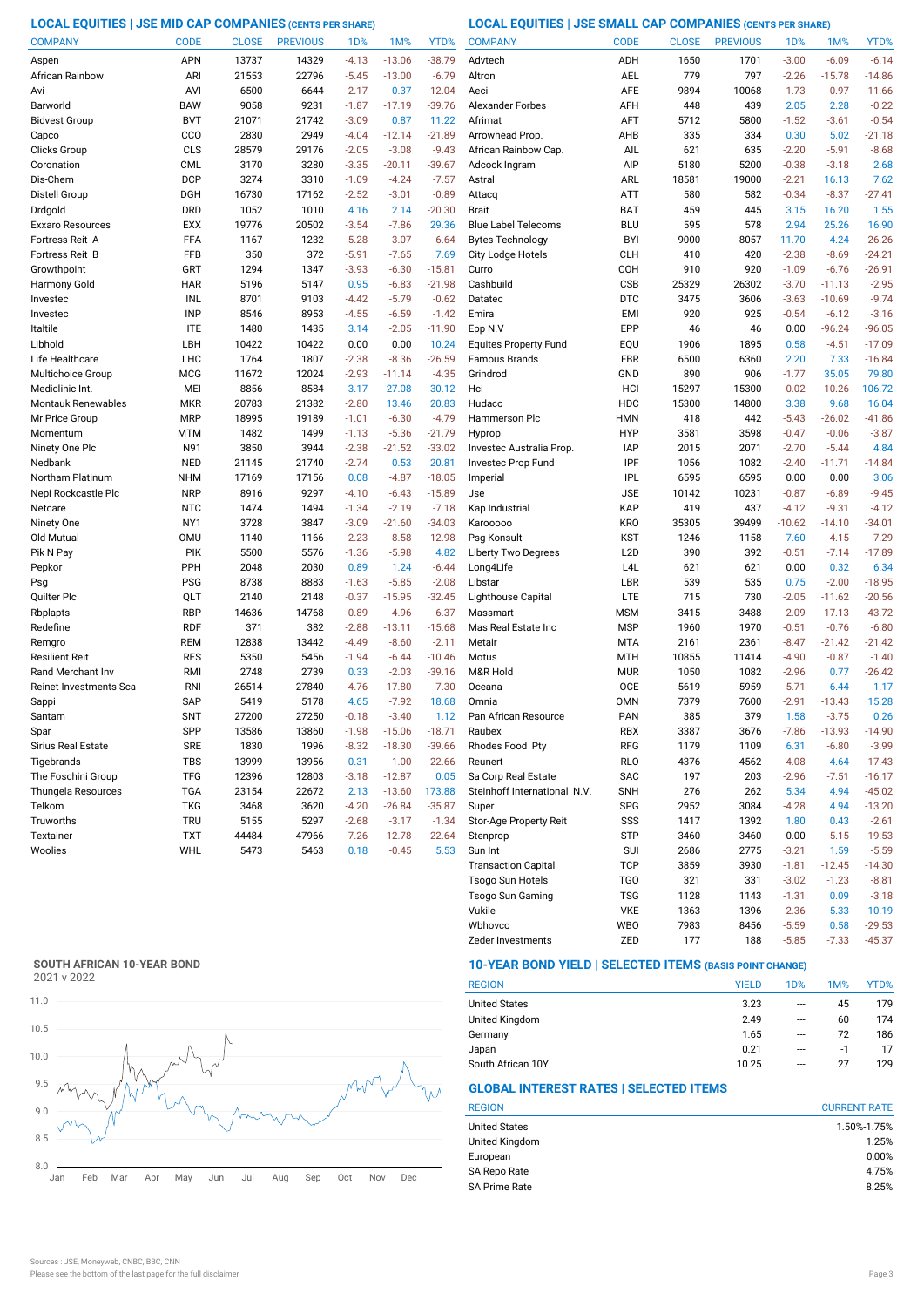## **EUROPEAN INDICES**

normalised percentage performances



**AMERICAN INDICES**

normalised percentage performances



#### **ASIAN INDICES**

normalised percentage performances



Please see the bottom of the last page for the full disclaimer Page 3

## **GLOBAL MARKETS EUROPEAN MARKET COMMENTARY**

#### SELECTED HEADLINES

European markets closed slightly higher on Friday, bringing an end to a volatile week as global stocks reacted to policy tightening from major central banks. The pan-European Stoxx 600 ended around 0.1% higher, with tech stocks up 1.4% to lead gains as most sectors traded in positive territory. Oil and gas stocks tumbled over 4%. In terms of individual share price movement, ABN Amro surged more than 5.6% after Bloomberg reported that France's BNP Paribas is interested in acquiring the Dutch bank. Meanwhile, data on Friday confirmed euro zone inflation at a record high of 8.1% year-on-year in May.



#### **AMERICAN MARKET COMMENTARY**

#### SELECTED HEADLINES

The S&P 500 and the Nasdaq Composite bounced on Friday as Wall Street attempted to find its footing following a brutal week of selling. But all the major averages ended the week in the negative, with the S&P 500 posting its worst week since 2020. Several key pieces of economic data fell short of forecasts last week, ranging from May retail sales to housing starts. Additionally, the Federal Reserve raised its benchmark interest rate by the most since 1994. Comments from the Federal Reserve Chairman Jerome Powell on Friday echoed the central bank's commitment to tamping down inflation.



### **ASIAN MARKET COMMENTARY**

## SELECTED HEADLINES

Shares in Asia-Pacific were mixed in morning trade today, as investors monitored market reaction to the release of China's latest benchmark lending rates. In South Korea, the Kospi led losses among the region's major markets as it dropped 2.22%, with shares of industry heavyweight Samsung Electronics declining more than 2%. Meanwhile, China's one-year and five-year loan prime rates were both left unchanged on Monday. That matched the forecast in a Reuters poll, where a vast majority of respondents had predicted no change to both the oneyear or the five-year LPRs.